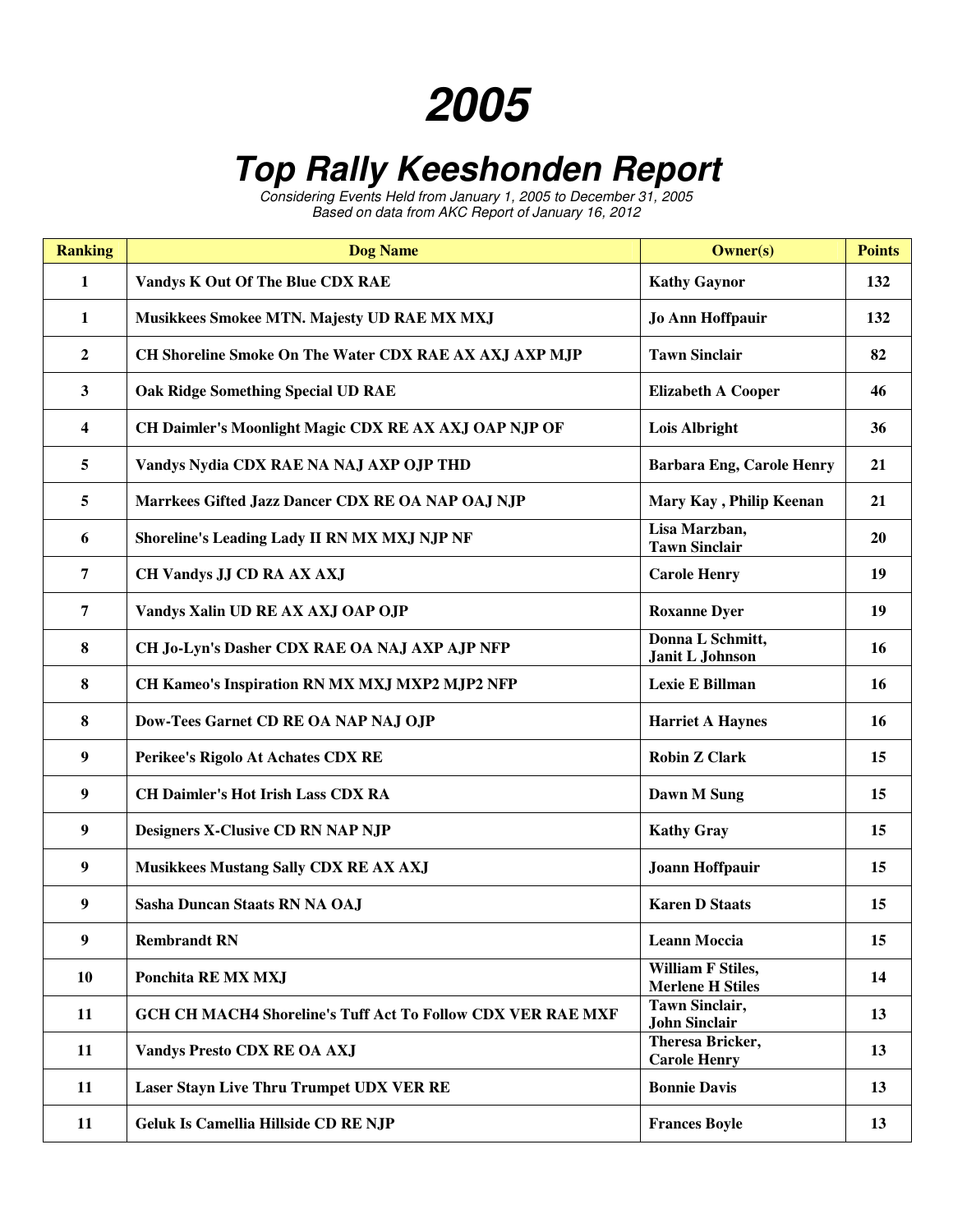| 11 | <b>One In A Maxamillion RN</b>                     | <b>Nancy Aldrich</b>                                     | 13        |
|----|----------------------------------------------------|----------------------------------------------------------|-----------|
| 12 | <b>Winston CDX RN NAJ OJP</b>                      | Patricia J Stolte                                        | 12        |
| 13 | CH Windrift Kemont Hope Diamond CDX RE OA AXJ      | <b>Sharon Rehder</b>                                     | 11        |
| 13 | Musikkees Rockee MTN High UD RAE OA OAJ            | Jo Ann Hoffpauir                                         | 11        |
| 14 | <b>CH Arklows Happenstance RN</b>                  | Alice A Myers,<br><b>Mary Jane Kamm</b>                  | <b>10</b> |
| 14 | Dickinson's Docashein CD RAE OAP NJP               | <b>Stacy L Dickinson</b>                                 | <b>10</b> |
| 15 | <b>Kameo's B My Imagination BN RN NAP NJP</b>      | Laura Inman                                              | 9         |
| 15 | <b>CH Cliffhouse Justice For All CD RE</b>         | Kelli Denton, Becky Denton                               | 9         |
| 15 | <b>Cornerstone's Jabez At Adonal RA</b>            | Barbara Kasparian,<br><b>Richard Kasparian</b>           | 9         |
| 15 | <b>Kameo's Virtual Storm Cloud CD RA</b>           | <b>Karen B Squier</b>                                    | 9         |
| 15 | <b>CH K-Central's Mr Hot Shot RN</b>               | <b>Susan A Wellman</b>                                   | 9         |
| 15 | CH Keesbrook Magic Royal Mountie RN AX OAP AXJ OJP | <b>Rebecca B Preston</b>                                 | 9         |
| 15 | <b>Bd's Django Meinhaart UD RE</b>                 | <b>Bonnie E Davis</b>                                    | 9         |
| 15 | <b>Ruttkay Goodgollymiss Molly CDX RAE AX OAJ</b>  | Mario & Esther Stalker                                   | 9         |
| 15 | <b>Gimli Bear Guldenschuh CD RN</b>                | Julie Ann Rust, Sean Rust                                | 9         |
| 16 | <b>Candray Now And Forever RN AX AXJ AXP MJP</b>   | Linda C Cail                                             | 8         |
| 16 | <b>Keestonekees My Gentle Ben CD RAE THD</b>       | Gary Johnson,<br>Sandra Johnson                          | 8         |
| 16 | CH MACH2 Windrift's Rocky MTN Blues CDX RE AXP AJP | <b>Beth Godwin</b>                                       | 8         |
| 17 | <b>Vandys Nyla CD GN RE</b>                        | <b>Harriet Haynes,</b><br><b>Carole Henry</b>            | 7         |
| 17 | <b>CH Shoreline's Celebration CD RN</b>            | Eileen A Parr,<br>James K Parr,<br><b>Tawn Sinclair</b>  | 7         |
| 17 | <b>Trumpet's Believe It Or Not RN</b>              | <b>Jennifer E O'Toole</b>                                | 7         |
| 17 | <b>CH Seacrest Northern Star RN AX OAJ</b>         | Karen Sheahan,<br><b>Heather Campbell</b>                | 7         |
| 17 | <b>Kudzu Goodner CD RN</b>                         | Vernon J Goodner                                         | 7         |
| 18 | <b>CH Rainkees I Gotta Be Me RA</b>                | <b>Judi A James</b>                                      | 6         |
| 18 | <b>CH Sherwood Karizma Silverstone CD RN</b>       | <b>Betty Reed, Bruce E Reed</b>                          | 6         |
| 18 | <b>Cliffhouse Born 2b Wild RN</b>                  | <b>Becky Denton, Kyle Denton,</b><br><b>Kelli Denton</b> | 6         |
| 18 | Ruttkay Mc Kee RN AX AXJ AXP AJP                   | Sandy McCarl,<br><b>Louis B McCarl</b>                   | 6         |
| 18 | <b>Brodie Holcomb RN</b>                           | Pat Holcomb                                              | 6         |
| 19 | <b>Keestonekees New Sierra Mist CD RAE</b>         | Gary Johnson,<br>Sandra Johnson                          | 5         |
| 19 | <b>Wilbars Joy CDX RA NAP NJP</b>                  | Barbara A. Morrison,<br><b>William C. Morrison</b>       | 5         |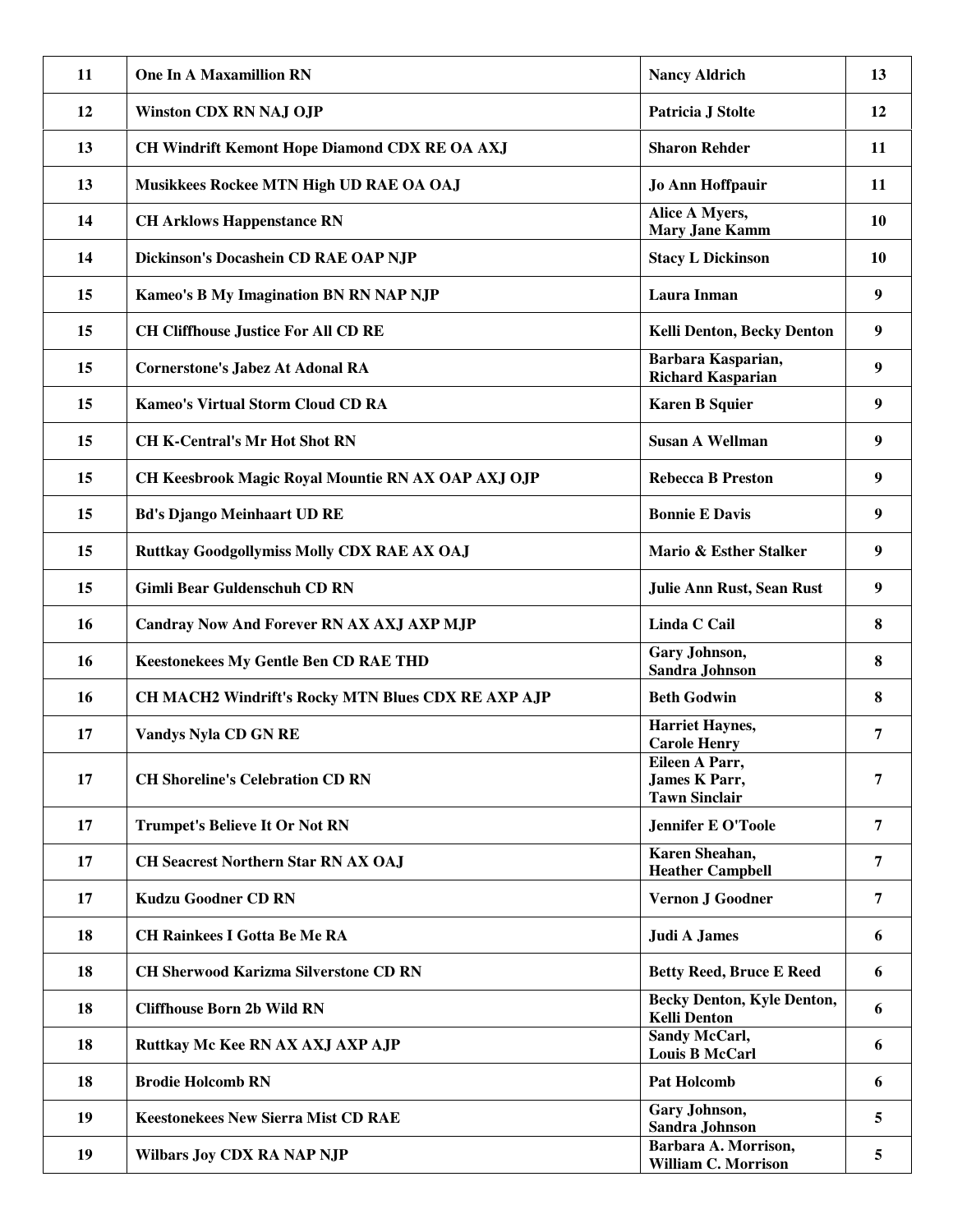| 20        | <b>Rainkees Time To Buy Bonds RN THD</b>                      | <b>Kathy Gray</b>                                                        | $\overline{\mathbf{4}}$ |
|-----------|---------------------------------------------------------------|--------------------------------------------------------------------------|-------------------------|
| <b>20</b> | <b>MACH5 Keepsake Life's A Circus RN</b>                      | Mary Kay Keenan                                                          | 4                       |
| 20        | Pymmint Ravnschild Westcrest CD RE AX AXJ NAP NJP             | <b>E</b> Constance Miller,<br><b>Patricia P Tasker</b>                   | 4                       |
| 20        | <b>CH Chatawa One More Chance CD RN</b>                       | <b>Billie Ann Terry</b>                                                  | 4                       |
| <b>20</b> | <b>CH Vandys Abrasax CDX RAE</b>                              | Wendy C Swimme,<br><b>Carol Henry</b>                                    | $\overline{\mathbf{4}}$ |
| 20        | Ruttkay Cleo Putra Keesha CDX RN TD                           | Daisy Mae Kramer                                                         | $\overline{\mathbf{4}}$ |
| 21        | Kioona's Angel Eyes Of Binala RN                              | <b>Edna M Corney</b>                                                     | 3                       |
| 21        | CH Kuhls Mardi Gras Mystery CDX RE OA OAJ                     | Victoria Youngmeyer                                                      | 3                       |
| 21        | <b>CH Foxfair Impetuous BN RE OA OAJ</b>                      | Deborah A Lynch,<br>Jeanne Buente                                        | 3                       |
| 21        | CH MACH2 Afkee's Undercover Angel RN NAP MXF TQX NFP          | Lexie E Billman                                                          | $\mathbf{3}$            |
| 21        | <b>Kameo's Yakima RE</b>                                      | <b>Jodi Mcgee, Timothy Mcgee</b>                                         | $\mathbf{3}$            |
| 21        | Keepsake Spring Into Action CDX RE AX AXJ MXP4 MJP4 PAX OFP   | Frances D'Amico,<br><b>Patricia Ferguson</b>                             | $\mathbf{3}$            |
| 21        | <b>CH Allante's Barrier Reef VCD1 CDX RN NJP</b>              | <b>Victoria Leitner</b>                                                  | 3                       |
| 21        | Keesbrook Secret Celebration UDX RE MX MXJ OAP OJP            | <b>Lila Dann</b>                                                         | 3                       |
| 21        | <b>Benden's Klassic Bad Andie CD RA</b>                       | <b>Ann M Mchugh</b>                                                      | $\mathbf{3}$            |
| 21        | Darkenwald Second Spirit CDX RAE MX MXJ MJP2 XFP              | Patricia Ferguson,<br>Fran D'Amico                                       | 3                       |
| 21        | <b>CH Windrift's Premier Edition CD RN</b>                    | <b>Bruce E Reed, Betty Reed</b>                                          | 3                       |
| 21        | <b>CH Windrift's Sonora Song RN MX MXJ NAP OJP THD</b>        | <b>Tom Ballen, Amy Ballen</b>                                            | 3                       |
| 21        | <b>Wolf XXIII CD RN</b>                                       | <b>Clare Robyt</b>                                                       | 3                       |
| 21        | Ryndam Sylvan Blue Skies RA OA NAP AXJ OJP                    | <b>Pat Shuler</b>                                                        | 3                       |
| 21        | CH MACH2 Copykees' Simply Awesome CD RE NAP NJP OF            | <b>Cherrie A Treber,</b><br><b>John R Treber</b>                         | $\mathbf{3}$            |
| 21        | <b>CH Bonnyvale's Dandy Lion Wine CD RN</b>                   | James Wolfe,<br>Carolyn Wolfe,<br>Joanne Harrar,<br><b>Darlene Bosch</b> | $\mathbf{3}$            |
| 21        | Kinderkees' Cut To The Chase CD RN NAP                        | <b>Elizabeth Pollen</b>                                                  | $\mathbf{3}$            |
| 21        | <b>Rat Pac Dino RN</b>                                        | <b>Charles M. Hall</b>                                                   | $\mathbf{3}$            |
| 22        | <b>MACH6 Imagine Great Expectations CD RE NAP NJP MXF TQX</b> | <b>Beth Godwin</b>                                                       | $\overline{2}$          |
| 22        | CH Shoreline's Up Up And Away CD RE MX MXJ NF                 | Barbara Lombard,<br><b>Tawn Sinclair</b>                                 | $\overline{2}$          |
| 22        | <b>CH Bonnyvales's Wild Irish Rose RAE</b>                    | Darlene Bosch,<br>Joanne Harrar, Jim Wolfe,<br><b>Carolyn Wolfe</b>      | $\overline{2}$          |
| 22        | <b>Starlight McSmith's Stormin'norman</b>                     | <b>Brandon Smith,</b><br><b>Rachel Smith</b>                             | $\mathbf{2}$            |
| 23        | Seamist's Storm On The Horizon CDX RAE MX MXJ OF              | <b>C</b> Jean Munger                                                     | 1                       |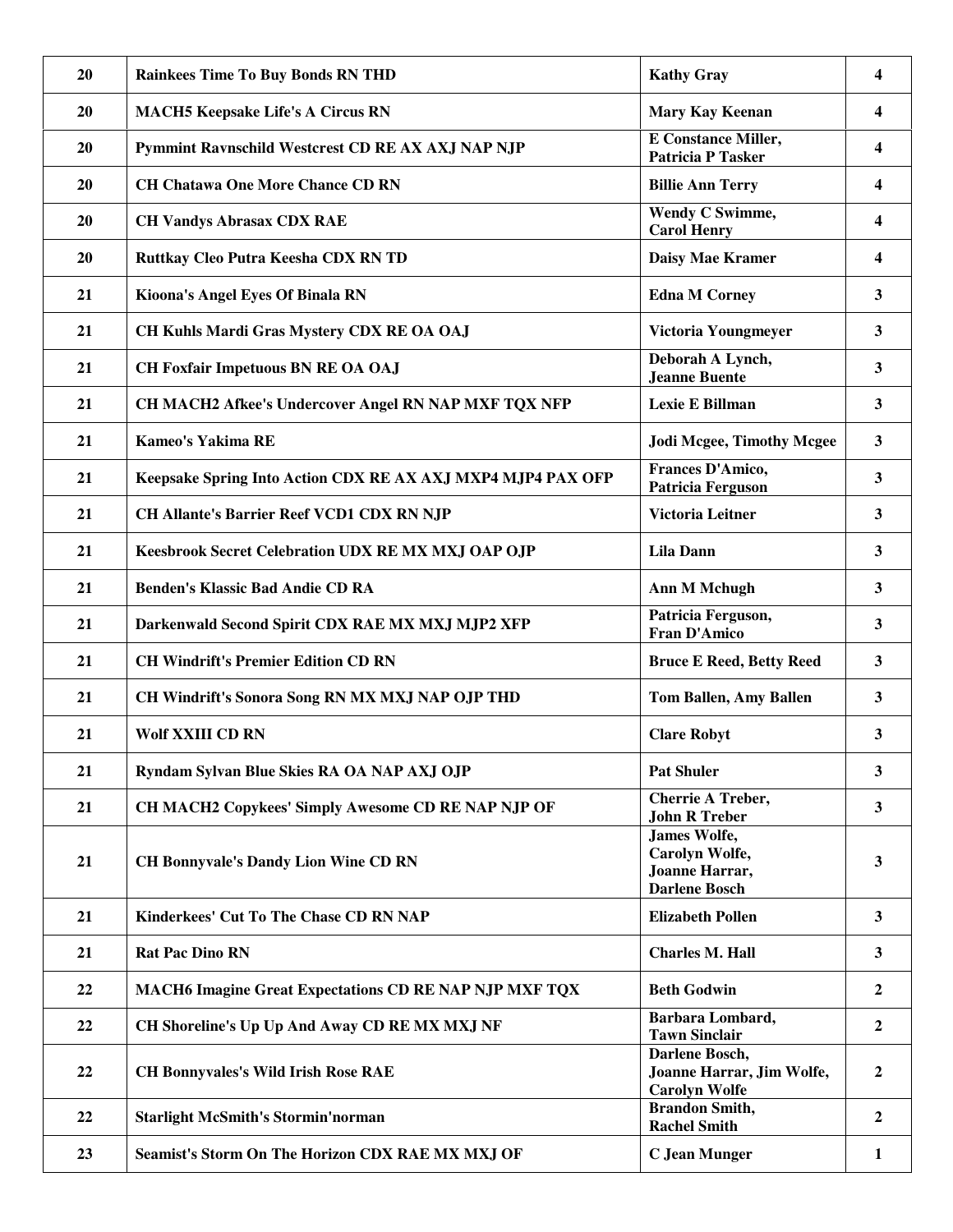| 23 | <b>Pymmint Calypso Of Westcrest</b>                                        | Ann F Miller,<br><b>Patricia P Tasker</b> |  |
|----|----------------------------------------------------------------------------|-------------------------------------------|--|
| 23 | <b>CH O'Delyn Star Gazer CDX RN</b>                                        | Lois Waddell,<br><b>David Waddell</b>     |  |
| 23 | CH OTCH Daimler's Dame Extraordinaire UDX2 RN NA NAJ AXP AJP<br><b>NFP</b> | <b>Joy-Ann Pool</b>                       |  |
| 23 | <b>MACH Seamist's Emerald Isle VCD2 RE</b>                                 | C Jean Munger                             |  |
| 23 | <b>CH MACH Seamist's Eye Of The Storm VCD2 RN</b>                          | C Jean Munger                             |  |
| 23 | O'Delyn's Jack Of Hearts CD                                                | Jessica Waddell                           |  |
| 23 | <b>Victor Clark UD RN</b>                                                  | <b>Robin Clark</b>                        |  |

**Points are calculated using the Blanche Saunders System: First Place = 7 Points Second Place = 6 Points Third Place = 5 Points Fourth Place = 4 Points Qualifying Score = 1 Point (1 Point for a Qualify Score is included in points for First thru Fourth place)** 

**\*10 additional point for first place in both Advanced B and Excellent B in the same trial. (Note: there were no teams in 2005 that met this requirement)**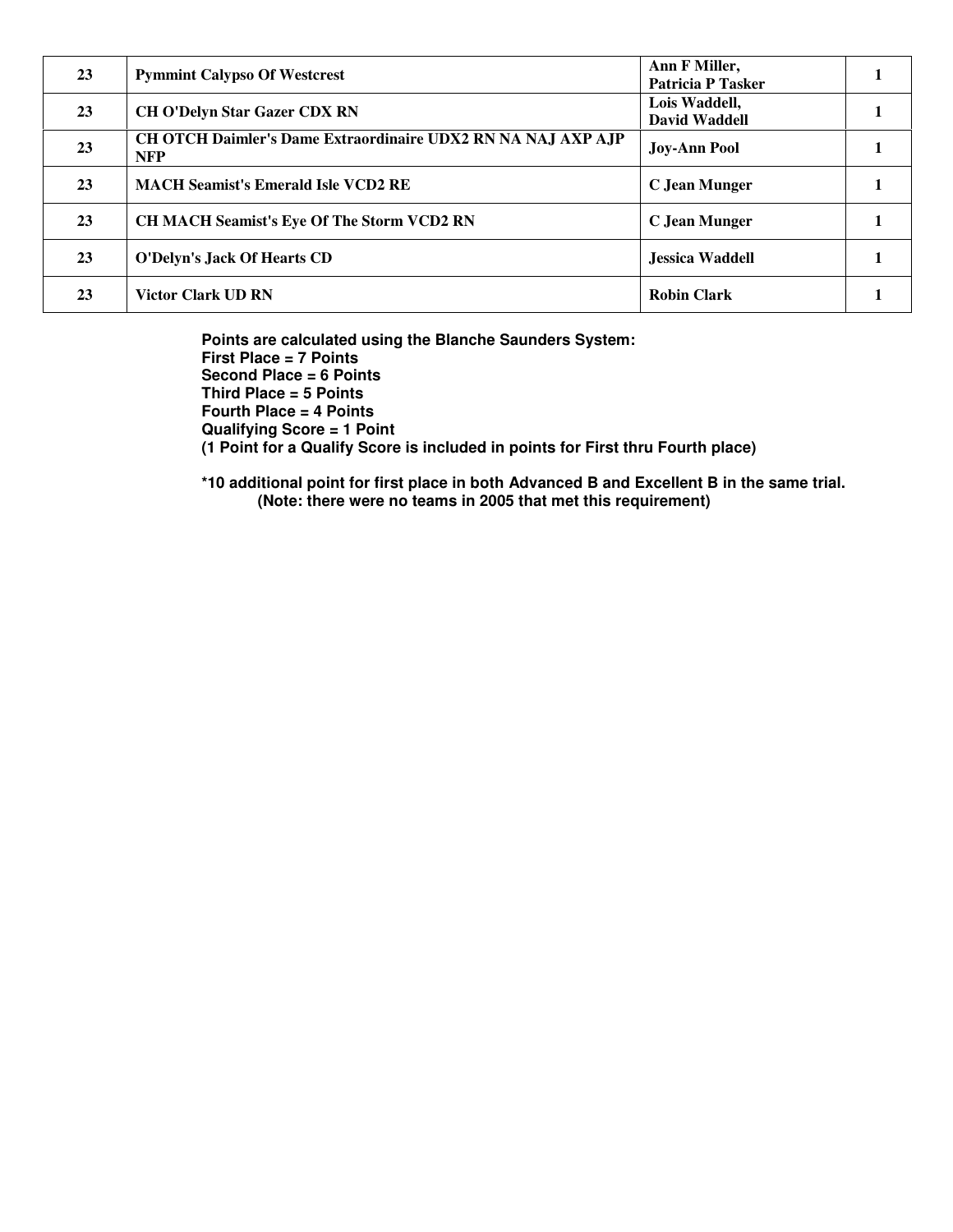## **Top Rally Keeshonden Report By Class**

|                  | <b>RALLY NOVICE A</b>                              |                                                     |                |
|------------------|----------------------------------------------------|-----------------------------------------------------|----------------|
| <b>Ranking</b>   | <b>Dog Name</b>                                    | <b>Owner(s)</b>                                     | <b>Points</b>  |
| 1                | CH Kameo's Inspiration RN MX MXJ MXP2 MJP2 NFP     | Lexie E Billman                                     | <b>16</b>      |
| $\overline{2}$   | Perikee's Rigolo At Achates CDX RE                 | <b>Robin Z Clark</b>                                | 15             |
| $\overline{2}$   | Sasha Duncan Staats RN NA OAJ                      | <b>Karen D Staats</b>                               | 15             |
| $\overline{2}$   | <b>Rembrandt RN</b>                                | <b>Leann Moccia</b>                                 | 15             |
| $\mathbf{3}$     | Ponchita RE MX MXJ                                 | <b>William F Stiles,</b><br><b>Merlene H Stiles</b> | 14             |
| 4                | <b>CH Arklows Happenstance RN</b>                  | Alice A Myers,<br><b>Mary Jane Kamm</b>             | <b>10</b>      |
| 5                | <b>Cornerstone's Jabez At Adonal RA</b>            | Barbara Kasparian,<br><b>Richard Kasparian</b>      | 9              |
| 5                | <b>Gimli Bear Guldenschuh CD RN</b>                | Julie Ann Rust, Sean Rust                           | 9              |
| 5                | CH Keesbrook Magic Royal Mountie RN AX OAP AXJ OJP | <b>Rebecca B Preston</b>                            | 9              |
| 5                | Kameo's B My Imagination BN RN NAP NJP             | Laura Inman                                         | 9              |
| 6                | Vandys Nydia CDX RAE NA NAJ AXP OJP THD            | <b>Barbara Eng, Carole Henry</b>                    | 7              |
| 6                | <b>Trumpet's Believe It Or Not RN</b>              | <b>Jennifer E O'Toole</b>                           | $\overline{7}$ |
| 6                | <b>CH Seacrest Northern Star RN AX OAJ</b>         | Karen Sheahan,<br><b>Heather Campbell</b>           | 7              |
| 6                | Shoreline's Leading Lady II RN MX MXJ NJP NF       | Lisa Marzban,<br><b>Tawn Sinclair</b>               | 7              |
| $\overline{7}$   | Ruttkay Mc Kee RN AX AXJ AXP AJP                   | Sandy McCarl,<br><b>Louis B McCarl</b>              | 6              |
| 7                | <b>Brodie Holcomb RN</b>                           | <b>Pat Holcomb</b>                                  | 6              |
| 7                | <b>Keestonekees My Gentle Ben CD RAE THD</b>       | Gary Johnson,<br><b>Sandra Johnson</b>              | 6              |
| 8                | <b>Rainkees Time To Buy Bonds RN THD</b>           | <b>Kathy Gray</b>                                   | 4              |
| $\boldsymbol{9}$ | <b>Rat Pac Dino RN</b>                             | <b>Charles M. Hall</b>                              | 3 <sup>1</sup> |
| $\boldsymbol{9}$ | <b>CH K-Central's Mr Hot Shot RN</b>               | <b>Susan A Wellman</b>                              | 3 <sup>1</sup> |
| $\boldsymbol{9}$ | Kioona's Angel Eyes Of Binala RN                   | <b>Edna M Corney</b>                                | 3 <sup>1</sup> |
| 10               | <b>Starlight McSmith's Stormin'Norman</b>          | <b>Brandon Smith,</b><br><b>Rachel Smith</b>        | $\overline{2}$ |

|                | <b>RALLY NOVICE B</b>                     |                     |               |
|----------------|-------------------------------------------|---------------------|---------------|
| <b>Ranking</b> | Dog Name                                  | <b>Owner(s)</b>     | <b>Points</b> |
|                | CH Vandys JJ CD RA AX AXJ                 | <b>Carole Henry</b> | 18            |
|                | Vandys Xalin UD RE AX AXJ OAP OJP         | <b>Roxanne Dyer</b> | 18            |
| $\mathbf{2}$   | <b>CH Daimler's Hot Irish Lass CDX RA</b> | Dawn M Sung         | 15            |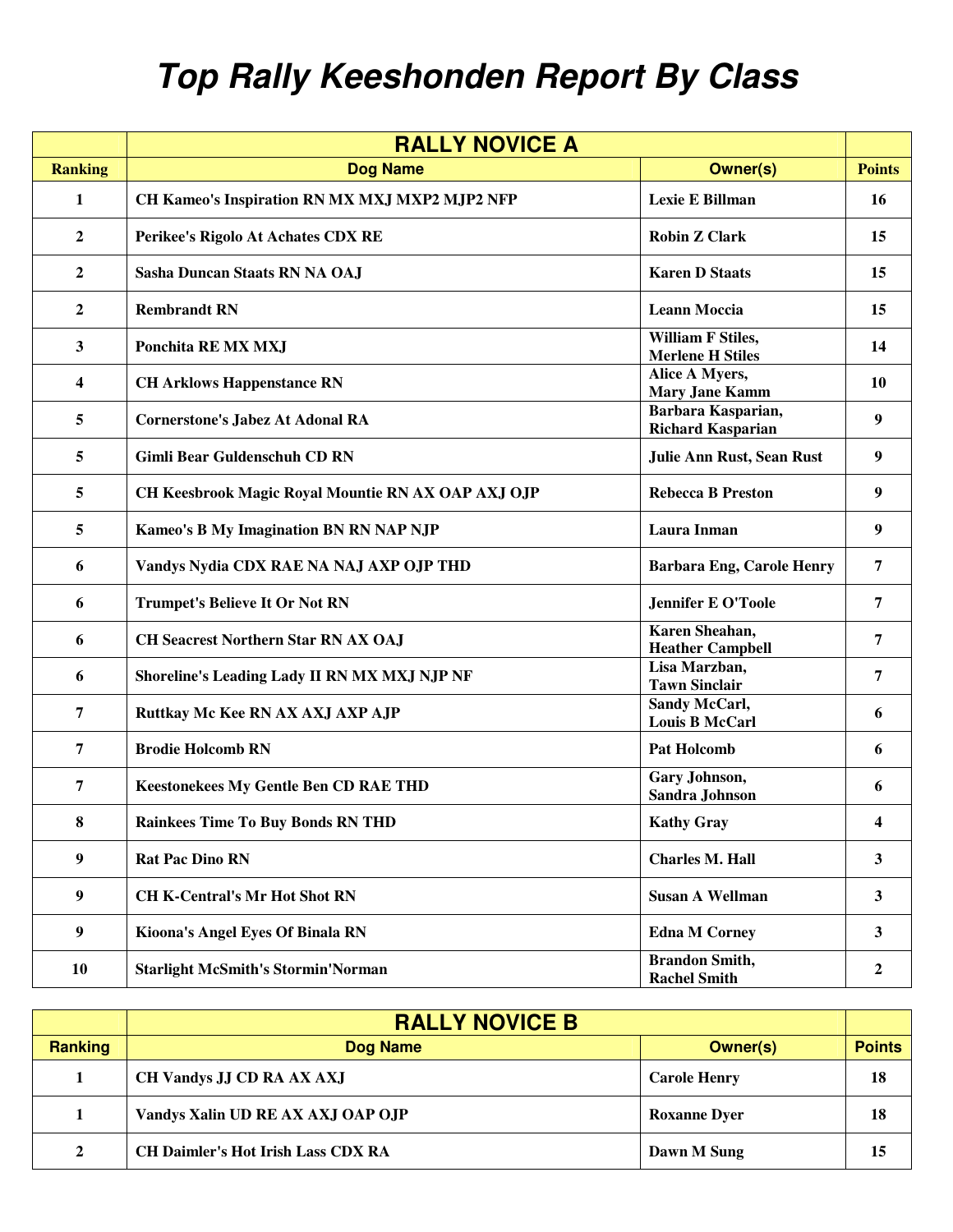| $\overline{2}$          | <b>Musikkees Mustang Sally CDX RE AX AXJ</b>                | Joann Hoffpauir                                                | 15                      |
|-------------------------|-------------------------------------------------------------|----------------------------------------------------------------|-------------------------|
| $\mathbf{3}$            | <b>One In A Maxamillion RN</b>                              | <b>Nancy Aldrich</b>                                           | 13                      |
| $\overline{\mathbf{4}}$ | <b>Winston CDX RN NAJ OJP</b>                               | Patricia J Stolte                                              | 12                      |
| 5                       | Vandys Nydia CDX RAE NA NAJ AXP OJP THD                     | <b>Barbara Eng, Carole Henry</b>                               | 11                      |
| 5                       | Musikkees Rockee MTN High UD RAE OA OAJ                     | Jo Ann Hoffpauir                                               | 11                      |
| 5                       | CH Windrift Kemont Hope Diamond CDX RE OA AXJ               | <b>Sharon Rehder</b>                                           | 11                      |
| 6                       | GCH CH MACH4 Shoreline's Tuff Act To Follow CDX VER RAE MXF | <b>Tawn Sinclair,</b><br><b>John Sinclair</b>                  | 10                      |
| 7                       | Musikkees Smokee MTN. Majesty UD RAE MX MXJ                 | Jo Ann Hoffpauir                                               | 9                       |
| 7                       | Marrkees Gifted Jazz Dancer CDX RE OA NAP OAJ NJP           | Mary Kay, Philip Keenan                                        | 9                       |
| $\overline{7}$          | Designers X-Clusive CD RN NAP NJP                           | <b>Kathy Gray</b>                                              | 9                       |
| $\overline{7}$          | <b>Kameo's Virtual Storm Cloud CD RA</b>                    | <b>Karen B Squier</b>                                          | 9                       |
| 8                       | CH MACH2 Windrift's Rocky MTN Blues CDX RE AXP AJP          | <b>Beth Godwin</b>                                             | 8                       |
| 8                       | Candray Now And Forever RN AX AXJ AXP MJP                   | Linda C Cail                                                   | 8                       |
| 8                       | Vandys K Out Of The Blue CDX RAE                            | <b>Kathy Gaynor</b>                                            | 8                       |
| 9                       | <b>Kudzu Goodner CD RN</b>                                  | Vernon J Goodner                                               | 7                       |
| 9                       | <b>CH Shoreline's Celebration CD RN</b>                     | Eileen A Parr,<br><b>James K Parr,</b><br><b>Tawn Sinclair</b> | 7                       |
| $\boldsymbol{9}$        | Geluk Is Camellia Hillside CD RE NJP                        | <b>Frances Boyle</b>                                           | 7                       |
| 9                       | Dickinson's Docashein CD RAE OAP NJP                        | <b>Stacy L Dickinson</b>                                       | 7                       |
| $\mathbf Q$             | <b>Vandys Nyla CD GN RE</b>                                 | <b>Harriet Haynes,</b><br><b>Carole Henry</b>                  | 7                       |
| 10                      | <b>Bd's Django Meinhaart UD RE</b>                          | <b>Bonnie E Davis</b>                                          | 6                       |
| <b>10</b>               | <b>CH Sherwood Karizma Silverstone CD RN</b>                | <b>Betty Reed, Bruce E Reed</b>                                | 6                       |
| 10                      | Ruttkay Goodgollymiss Molly CDX RAE AX OAJ                  | Mario & Esther Stalker                                         | 6                       |
| 10                      | <b>CH Rainkees I Gotta Be Me RA</b>                         | <b>Judi A James</b>                                            | 6                       |
| 10                      | <b>Cliffhouse Born 2b Wild RN</b>                           | <b>Becky Denton, Kyle Denton,</b><br><b>Kelli Denton</b>       | 6                       |
| 11                      | <b>Keestonekees New Sierra Mist CD RAE</b>                  | Gary Johnson,<br>Sandra Johnson                                | 5                       |
| 12                      | <b>CH Chatawa One More Chance CD RN</b>                     | <b>Billie Ann Terry</b>                                        | $\overline{\mathbf{4}}$ |
| 12                      | <b>MACH5 Keepsake Life's A Circus RN</b>                    | Mary Kay Keenan                                                | $\overline{\mathbf{4}}$ |
| 12                      | Ruttkay Cleo Putra Keesha CDX RN TD                         | Daisy Mae Kramer                                               | 4                       |
| 12                      | <b>CH Cliffhouse Justice For All CD RE</b>                  | Kelli Denton, Becky Denton                                     | 4                       |
| 13                      | Pymmint Ravnschild Westcrest CD RE AX AXJ NAP NJP           | <b>E</b> Constance Miller,<br><b>Patricia P Tasker</b>         | $\mathbf{3}$            |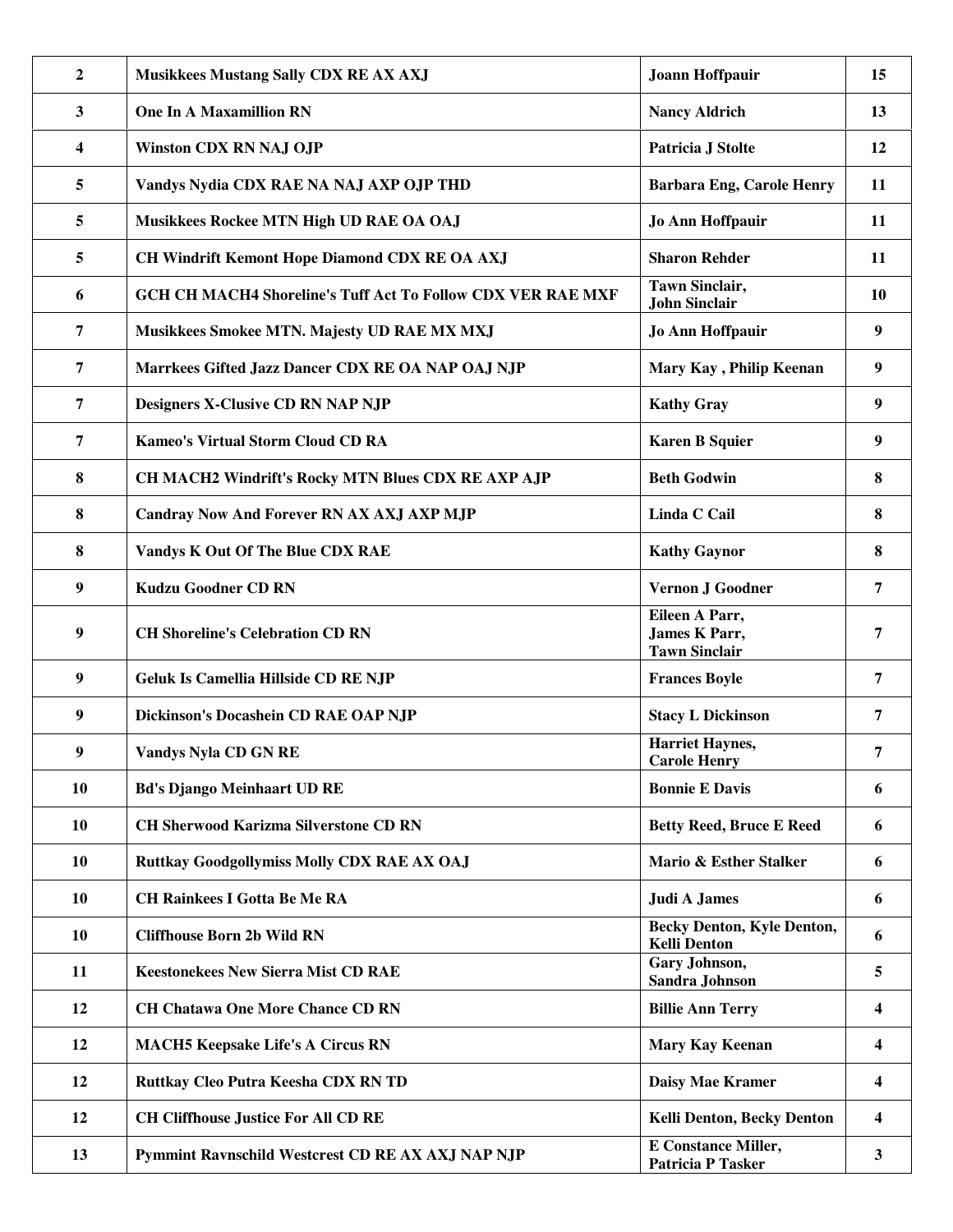| 13 | Dow-Tees Garnet CD RE OA NAP NAJ OJP                          | <b>Harriet A Haynes</b>                                                         | 3                |
|----|---------------------------------------------------------------|---------------------------------------------------------------------------------|------------------|
| 13 | <b>Wolf XXIII CD RN</b>                                       | <b>Clare Robyt</b>                                                              | $\mathbf{3}$     |
| 13 | Laser Stayn Live Thru Trumpet UDX VER RE                      | <b>Bonnie Davis</b>                                                             | $\mathbf{3}$     |
| 13 | CH Shoreline Smoke On The Water CDX RAE AX AXJ AXP MJP        | <b>Tawn Sinclair</b>                                                            | 3                |
| 13 | <b>Oak Ridge Something Special UD RAE</b>                     | <b>Miss Elizabeth A Cooper</b>                                                  | 3                |
| 13 | <b>CH Allante's Barrier Reef VCD1 CDX RN NJP</b>              | <b>Victoria Leitner</b>                                                         | 3                |
| 13 | Darkenwald Second Spirit CDX RAE MX MXJ MJP2 XFP              | Patricia Ferguson,<br><b>Fran D'Amico</b>                                       | 3                |
| 13 | CH Jo-Lyn's Dasher CDX RAE OA NAJ AXP AJP NFP                 | Donna L Schmitt,<br>Janit L Johnson                                             | 3                |
| 13 | Keesbrook Secret Celebration UDX RE MX MXJ OAP OJP            | <b>Lila Dann</b>                                                                | 3                |
| 13 | Ryndam Sylvan Blue Skies RA OA NAP AXJ OJP                    | <b>Pat Shuler</b>                                                               | 3                |
| 13 | <b>Vandys Presto CDX RE OA AXJ</b>                            | Theresa Bricker,<br><b>Carole Henry</b>                                         | 3                |
| 13 | Keepsake Spring Into Action CDX RE AX AXJ MXP4 MJP4 PAX OFP   | Frances D'Amico,<br><b>Patricia Ferguson</b>                                    | 3                |
| 13 | <b>CH Vandys Abrasax CDX RAE</b>                              | Wendy C Swimme,<br><b>Carol Henry</b>                                           | 3                |
| 13 | CH Daimler's Moonlight Magic CDX RE AX AXJ OAP NJP OF         | <b>Lois Albright</b>                                                            | 3                |
| 13 | <b>CH Windrift's Premier Edition CD RN</b>                    | <b>Bruce E Reed, Betty Reed</b>                                                 | 3                |
| 13 | Kinderkees' Cut To The Chase CD RN NAP                        | <b>Elizabeth Pollen</b>                                                         | 3                |
| 13 | CH MACH2 Copykees' Simply Awesome CD RE NAP NJP OF            | <b>Cherrie A Treber,</b><br><b>John R Treber</b>                                | 3                |
| 13 | <b>CH Bonnyvale's Dandy Lion Wine CD RN</b>                   | <b>James Wolfe,</b><br>Carolyn Wolfe,<br>Joanne Harrar,<br><b>Darlene Bosch</b> | 3                |
| 13 | CH Kuhls Mardi Gras Mystery CDX RE OA OAJ                     | Victoria Youngmeyer                                                             | 3                |
| 13 | <b>CH Foxfair Impetuous BN RE OA OAJ</b>                      | Deborah A Lynch,<br><b>Jeanne Buente</b>                                        | $\mathbf{3}$     |
| 13 | Kameo's Yakima RE                                             | <b>Jodi Mcgee, Timothy Mcgee</b>                                                | $\mathbf{3}$     |
| 13 | <b>Benden's Klassic Bad Andie CD RA</b>                       | <b>Ann M Mchugh</b>                                                             | $\mathbf{3}$     |
| 13 | <b>Wilbars Joy CDX RA NAP NJP</b>                             | Barbara A. Morrison,<br><b>William C. Morrison</b>                              | $\mathbf{3}$     |
| 13 | CH Windrift's Sonora Song RN MX MXJ NAP OJP THD               | Tom Ballen, Amy Ballen                                                          | $\mathbf{3}$     |
| 13 | CH MACH2 Afkee's Undercover Angel RN NAP MXF TQX NFP          | Lexie E Billman                                                                 | 3                |
| 14 | <b>MACH6 Imagine Great Expectations CD RE NAP NJP MXF TQX</b> | <b>Beth Godwin</b>                                                              | $\overline{2}$   |
| 14 | <b>CH Bonnyvales's Wild Irish Rose RAE</b>                    | Darlene Bosch,<br>Joanne Harrar, Jim Wolfe,<br><b>Carolyn Wolfe</b>             | $\boldsymbol{2}$ |
| 14 | CH Shoreline's Up Up And Away CD RE MX MXJ NF                 | Barbara Lombard,<br><b>Tawn Sinclair</b>                                        | $\mathbf{2}$     |
| 14 | <b>Keestonekees My Gentle Ben CD RAE THD</b>                  | Gary Johnson,<br>Sandra Johnson                                                 | $\overline{2}$   |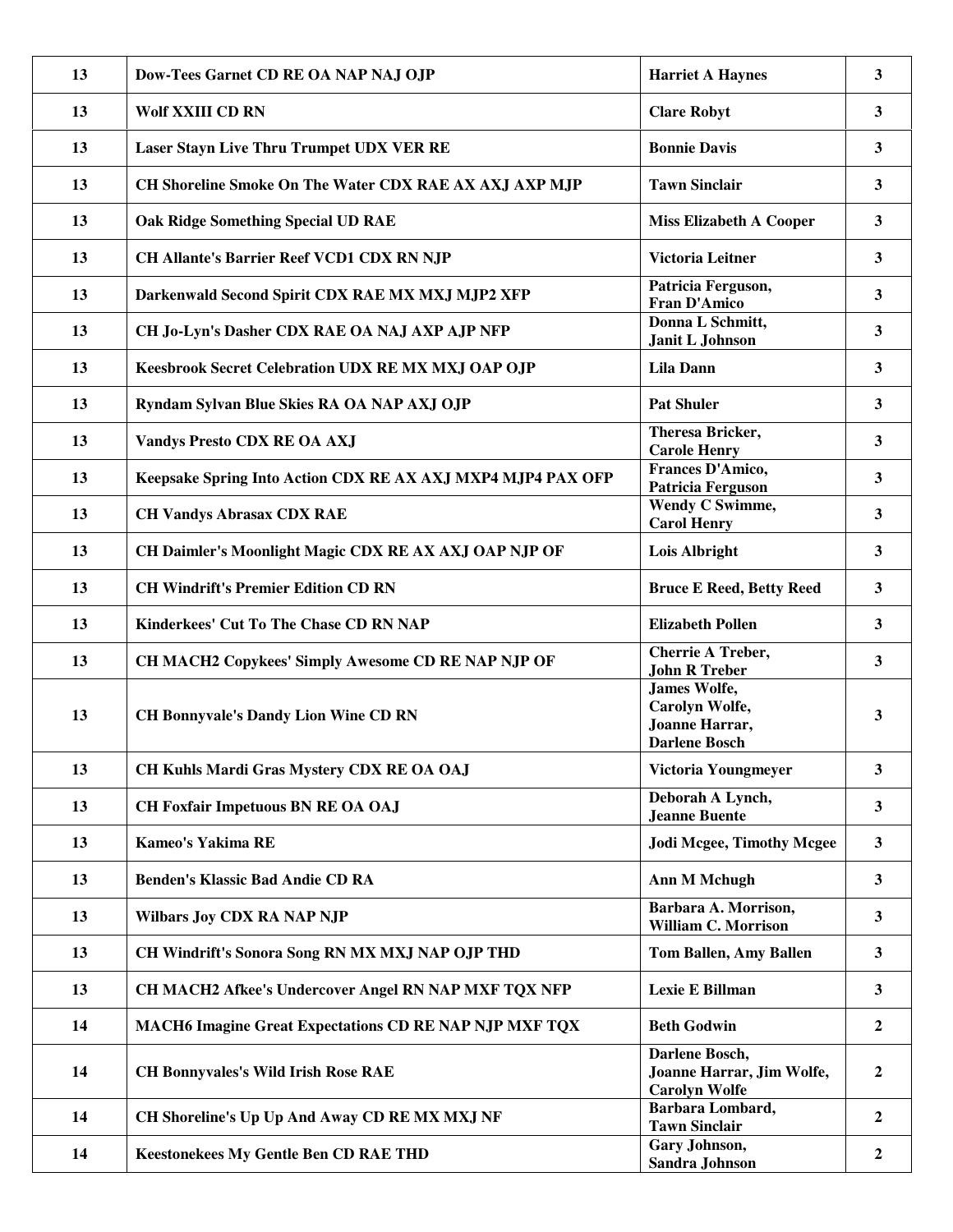| 15 | <b>Pymmint Calypso Of Westcrest</b>                                               | Ann F Miller,<br><b>Patricia P Tasker</b> |  |
|----|-----------------------------------------------------------------------------------|-------------------------------------------|--|
| 15 | <b>Victor Clark UD RN</b>                                                         | <b>Robin Clark</b>                        |  |
| 15 | <b>CH OTCH Daimler's Dame Extraordinaire UDX2 RN NA NAJ AXP AJP</b><br><b>NFP</b> | <b>Joy-Ann Pool</b>                       |  |
| 15 | <b>CH MACH Seamist's Eve Of The Storm VCD2 RN</b>                                 | C Jean Munger                             |  |
| 15 | Seamist's Storm On The Horizon CDX RAE MX MXJ OF                                  | C Jean Munger                             |  |
| 15 | <b>MACH Seamist's Emerald Isle VCD2 RE</b>                                        | C Jean Munger                             |  |
| 15 | <b>CH O'Delyn Star Gazer CDX RN</b>                                               | Lois Waddell,<br>David Waddell            |  |
| 15 | O'Delyn's Jack Of Hearts CD                                                       | Jessica Waddell                           |  |
| 15 | <b>CH K-Central's Mr Hot Shot RN</b>                                              | Susan A Wellman                           |  |

|                | <b>RALLY ADVANCED A</b>                               |                                       |               |
|----------------|-------------------------------------------------------|---------------------------------------|---------------|
| <b>Ranking</b> | Dog Name                                              | Owner(s)                              | <b>Points</b> |
|                | CH Daimler's Moonlight Magic CDX RE AX AXJ OAP NJP OF | Lois Albright                         | 20            |
| $\mathbf{2}$   | Shoreline's Leading Lady II RN MX MXJ NJP NF          | Lisa Marzban,<br><b>Tawn Sinclair</b> | 13            |
|                | <b>CH K-Central's Mr Hot Shot RN</b>                  | <b>Susan A Wellman</b>                |               |

|                | <b>RALLY ADVANCED B</b>                                            |                                                |               |
|----------------|--------------------------------------------------------------------|------------------------------------------------|---------------|
| <b>Ranking</b> | <b>Dog Name</b>                                                    | <b>Owner(s)</b>                                | <b>Points</b> |
| 1              | Musikkees Smokee MTN. Majesty UD RAE MX MXJ                        | Jo Ann Hoffpauir                               | 63            |
| $\mathbf{2}$   | Vandys K Out Of The Blue CDX RAE                                   | <b>Kathy Gaynor</b>                            | 54            |
| 3              | CH Shoreline Smoke On The Water CDX RAE AX AXJ AXP MJP             | <b>Tawn Sinclair</b>                           | 34            |
| 4              | Oak Ridge Something Special UD RAE                                 | <b>Elizabeth A Cooper</b>                      | 20            |
| 5              | CH Jo-Lyn's Dasher CDX RAE OA NAJ AXP AJP NFP                      | Donna L Schmitt,<br>Janit L Johnson            | 13            |
| 6              | <b>Laser Stayn Live Thru Trumpet UDX VER RE</b>                    | <b>Bonnie Davis</b>                            | <b>10</b>     |
| 7              | Marrkees Gifted Jazz Dancer CDX RE OA NAP OAJ NJP                  | Mary Kay, Philip Keenan                        | 9             |
| 7              | <b>Vandys Presto CDX RE OA AXJ</b>                                 | <b>Theresa Bricker,</b><br><b>Carole Henry</b> | 9             |
| 8              | Designers X-Clusive CD RN NAP NJP                                  | <b>Kathy Gray</b>                              | 6             |
| 9              | Dow-Tees Garnet CD RE OA NAP NAJ OJP                               | <b>Harriet A Haynes</b>                        | 5             |
| 9              | <b>CH Cliffhouse Justice For All CD RE</b>                         | <b>Kelli Denton, Becky Denton</b>              | 5             |
| 10             | Ruttkay Goodgollymiss Molly CDX RAE AX OAJ                         | <b>Mario</b><br><b>Stalker, Esther Stalker</b> | 3             |
| 10             | <b>Bd's Django Meinhaart UD RE</b>                                 | <b>Bonnie E Davis</b>                          | 3             |
| 10             | <b>GCH CH MACH4 Shoreline's Tuff Act To Follow CDX VER RAE MXF</b> | <b>Tawn Sinclair,</b><br><b>John Sinclair</b>  | 3             |